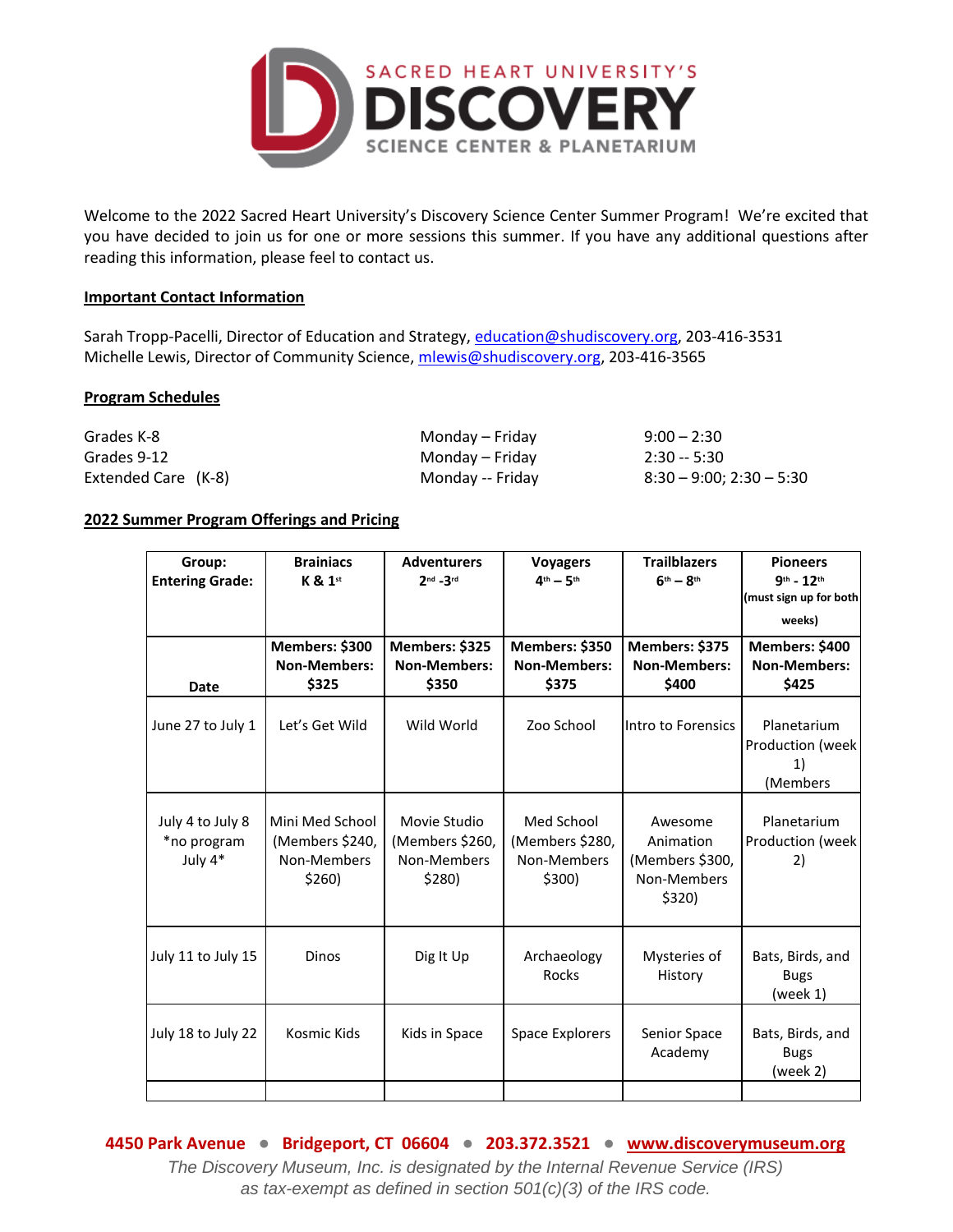

| July 25 to July 29       | Can You Build It? | Design Science              | Spy Lab                | 3D Design and<br>Coding | Models and<br><b>Makers</b><br>(week $1$ ) |
|--------------------------|-------------------|-----------------------------|------------------------|-------------------------|--------------------------------------------|
| August 1 to<br>August 5  | A Pirate's Life   | Under the Sea               | Ocean Explorers        | Extreme<br>Exploration  | Models and<br><b>Makers</b><br>(week 2)    |
| August 8 to<br>August 12 | Looney Labs       | Mad Scientist<br>Laboratory | <b>Culinary School</b> | <b>Extreme Science</b>  | [No program]                               |

# **Drop Off/Sign In**

All Program Participants (regardless of program) need to report to the cafeteria to be signed in each day. **They must be accompanied by a parent or guardian over the age of 18 every day, unless the student is over 16 and drives themselves.** Participants who arrive late should check in at the front desk of the Science Center. A counselor from their program will be called to pick up late arrivals. In order not to interrupt the activities that are taking place, we ask that no late participants be taken directly to classrooms. Early drop-off is available only with extended care purchase, and opens at 8:30am.

### **What to Bring**

- Water Bottles
- Peanut/Tree Nut Free Lunch for K-8 (includes peanut butter, Nutella and Uncrustables)
- Peanut/Tree Nut Free Snack (two snacks for Extended Care participants)
- Sunscreen/Hat
- Spare set of clothing in a labeled plastic bag
- Face mask (must be worn at all times not actively eating regardless of vaccination status; must have ear loops – no bandanas, neck gators, or similar face coverings will be accepted)

### **What Not to Bring**

- Hand-held Electronics (iPods, Video Games, etc…)
- Personal toys/games

• **DUE TO ALLERGY CONCERNS, ITEMS CONTAINING TREE NUTS, PEANUTS AND ITEMS PROCESSED IN A PEANUT/TREE NUT FACILITY ARE NOT ALLOWED.** This includes items that are labeled as "may contain" these allergens, or in a facility that uses shared equipment.

The Science Center is not responsible for the loss of or damage to any items participants choose to bring from home.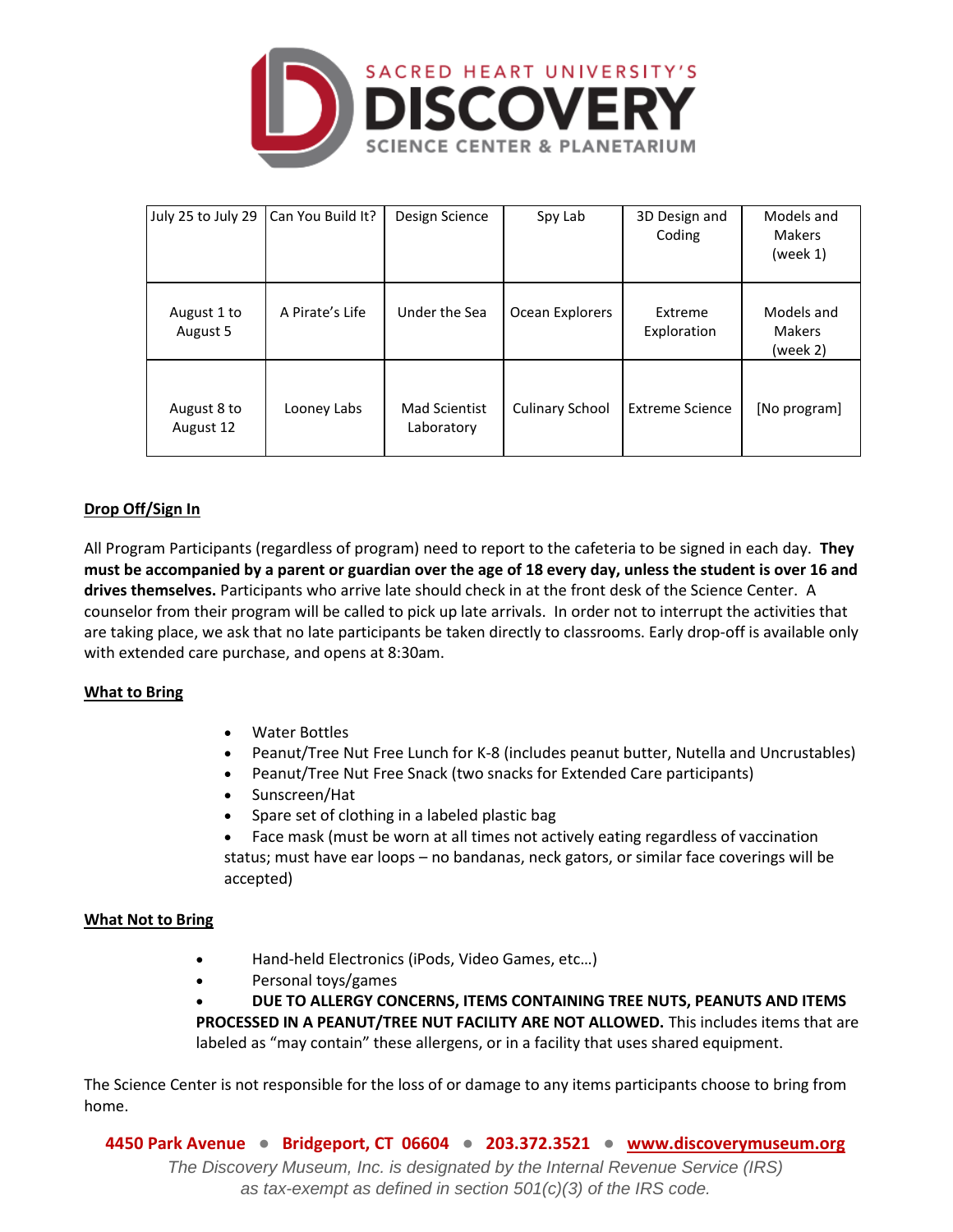

### **Allergies and Medications**

Although we strive to provide a peanut-free and tree nut-free environment for all students, we cannot guarantee complete protection from cross-contamination. The Science Center is open to the public and all public spaces may be subject to visitors bringing in outside food and drink. If your child has a severe allergy, please call us to discuss potential accommodations before registering.

If your child requires any kind of emergency medication (EpiPen, asthma inhaler), please provide this medication labeled with their first and last name. Program staff will collect these medications from the adult who drops off each participant daily. **Please do not put medications in your child's bag**.

Emergency medications will remain with dedicated staff members who will be with the children throughout the day. **Medications will be returned to you at the end of each program day and must be brought back each morning**.

Any other medications you wish to provide your child will not be administered during the program day. Only emergency medications may be provided to program staff. Participants will not be permitted to administer their own medication. Should your child require other medications, a parent/guardian will need to come to the Science Center and administer the medication.

### **Lunch/Snacks**

Participants should make sure that they bring an adequate lunch from home if they are enrolled in grades K-8. Lunch time will NOT be available for grades 9-12, but snack time will be given. Vending machines are not available for participant use. Refrigeration and microwaves are not available. Participants in our programs eat snack/lunch in the cafeteria or at our outdoor picnic area, weather and schedule dependent. As a reminder, **no peanut or tree nut products or items are allowed**. **We are committed to providing a tree nut- and peanut-free environment for all of our students, and we ask for your support in maintaining this standard.** Please remember that even if your child does not have allergies, there are other students in their classes who may.

Please note that though we operate under the honor system for this policy, **we reserve the right to remove food products known to be unsafe if they are brought out and identified during snack or lunch**. These snacks will be returned to your child at the end of the day for consumption outside of our summer programs. Please check all ingredients and warnings on packing thoroughly; even if a food says it does not contain nuts or nut products, anything that says it "may contain" these products or is processed or manufactured on shared equipment will not be permitted. Below, please see our list of common snacks that are not suitable for our programs:

- Nature's Valley Granola Bars
- Snyder's Pretzels
- Ritz cracker sandwiches
- YoCrunch Yogurt with M&Ms
- Chewy Granola Bars Nutella
- Uncrustables

While this list contains several of our more commonly mistaken snacks, it is by no means exhaustive. We thank you for your diligence in helping us keep all of our children safe.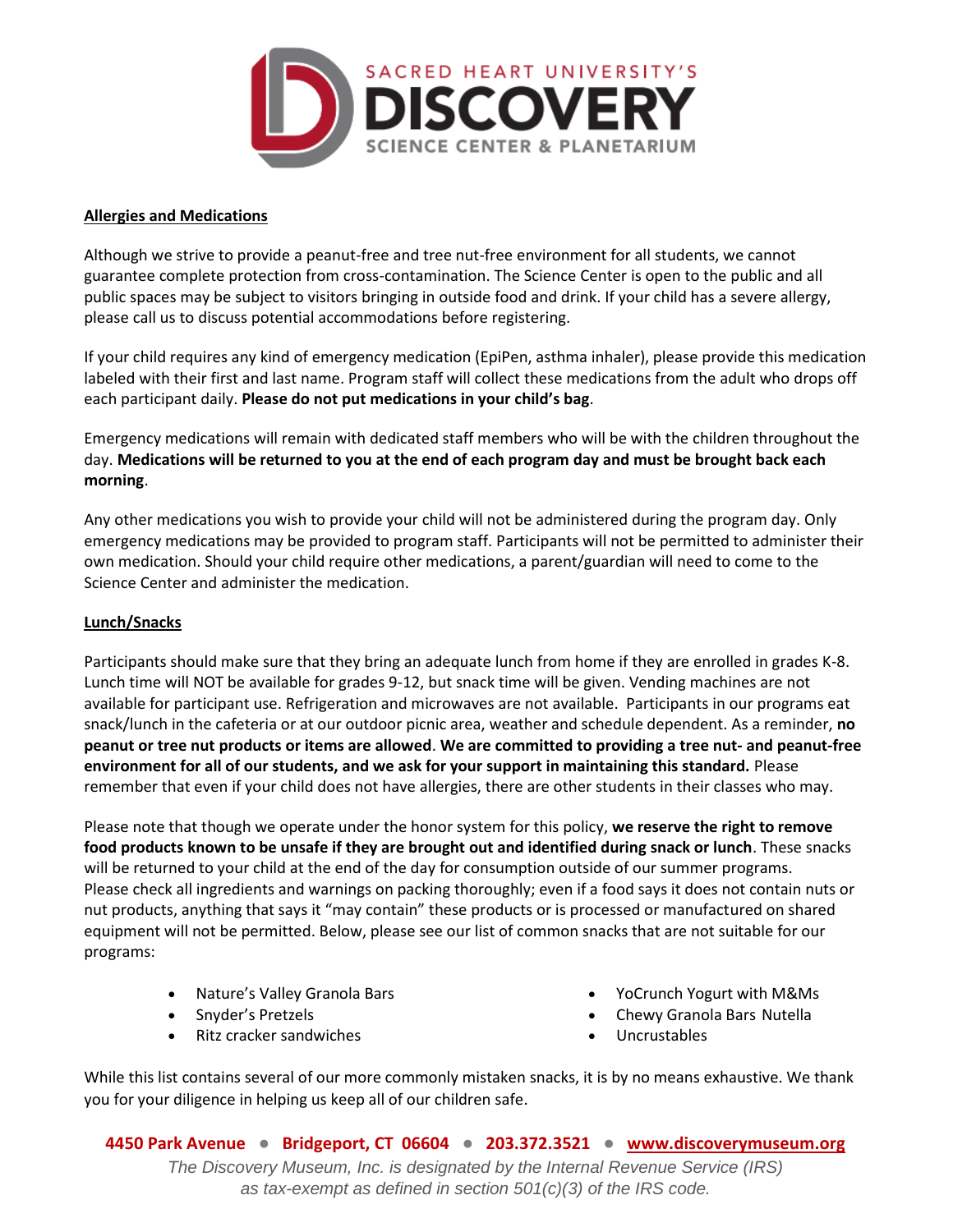

### **Extended Day**

Extended Day includes morning and afternoon extended hours. Extended Day is available for grades K-8 at a flat rate of \$100.00/child per 1 week session, regardless of the number of hours used. No daily discount is available. Extended care is available from 8:30am to 9:00am, and from 2:30pm to 5:30pm for all K-8 programs. Children participating in Extended Day will participate in games, science activities and science center exploration. Due to the limited amount of space and staffing requirements Extended Day must be booked and paid in advance.

## **Pick Up**

In order to provide a safe environment for all our participants, **any person picking up a child from programs will be asked by program staff to show identification daily**. Only adults listed on the child's contact form with written, advance permission will be allowed to pick up that child. Changes made over the phone will *not* be accepted. Any student who drives themselves to programs must have advance written permission from their parent/guardian to leave campus by themselves if they are under the age of 18, and they will not be permitted to leave until programs dismiss at 5:30pm.

**All 2:30 and 5:30 Dismissals** – All children who are being dismissed between 2:00-2:30 will be dismissed from the cafeteria; all children who are being dismissed between 5:00-5:30 will be dismissed from the science center main lobby. In order for the process to move smoothly, parents/guardians are asked to remain in the front lobby until 2:00 for grades K-8 and 5:00 for grades 9-12. All participants must be signed out by a parent/guardian or an adult who is listed on the contact sheet. Changes made over the phone will *not* be accepted. Students are not permitted to leave the pickup area until the adult arrives and cannot be picked up from the parking area. **Early Dismissals** - **If it becomes necessary for your child to be dismissed early, please inform Sarah Tropp-Pacelli in writing via email or note on the day of the early dismissal.** When you arrive to pick your child up, inform the staff at the front desk, and program staff will deliver the student to the reception area. **Please arrive a few minutes early to allow for your child to be packed up and dismissed from class**. Due to the activity level at the end of each class, we request that early dismissals be picked up at least 30 minutes prior to the end of the program day.

**Extended Day Dismissal –** Children who are in extended care **CANNOT** be picked up from outside or in the general science center area. Parents and guardians who arrive prior to 5:20pm should report to the main desk and ask that their child be paged for dismissal. Regular dismissal will be at 5:30pm from the lobby. **Late Pick-Ups** – Please contact the Science Center at 203-416-3564 if you are unavoidably delayed. **Children who are not picked up within 15 minutes of the end of their program (after 2:45) will be placed in Extended Day, and a fee of \$15/child for each incidence will be assessed to be paid at time of pick-up. The \$15 late pickup fee also applies to late pick-up at 5:30pm as well (arrival after 5:45).**

### **Illness**

In order to provide the best possible experience to all of our program participants, we ask that sick children be kept at home. If a sick child is present during programs, the contact person on their registration form will be called to pick them up. If a student is out for 3 consecutive days of a specific session, the family **may** be offered the option of enrolling the student in another session (space permitting). **A doctor's note may be required**.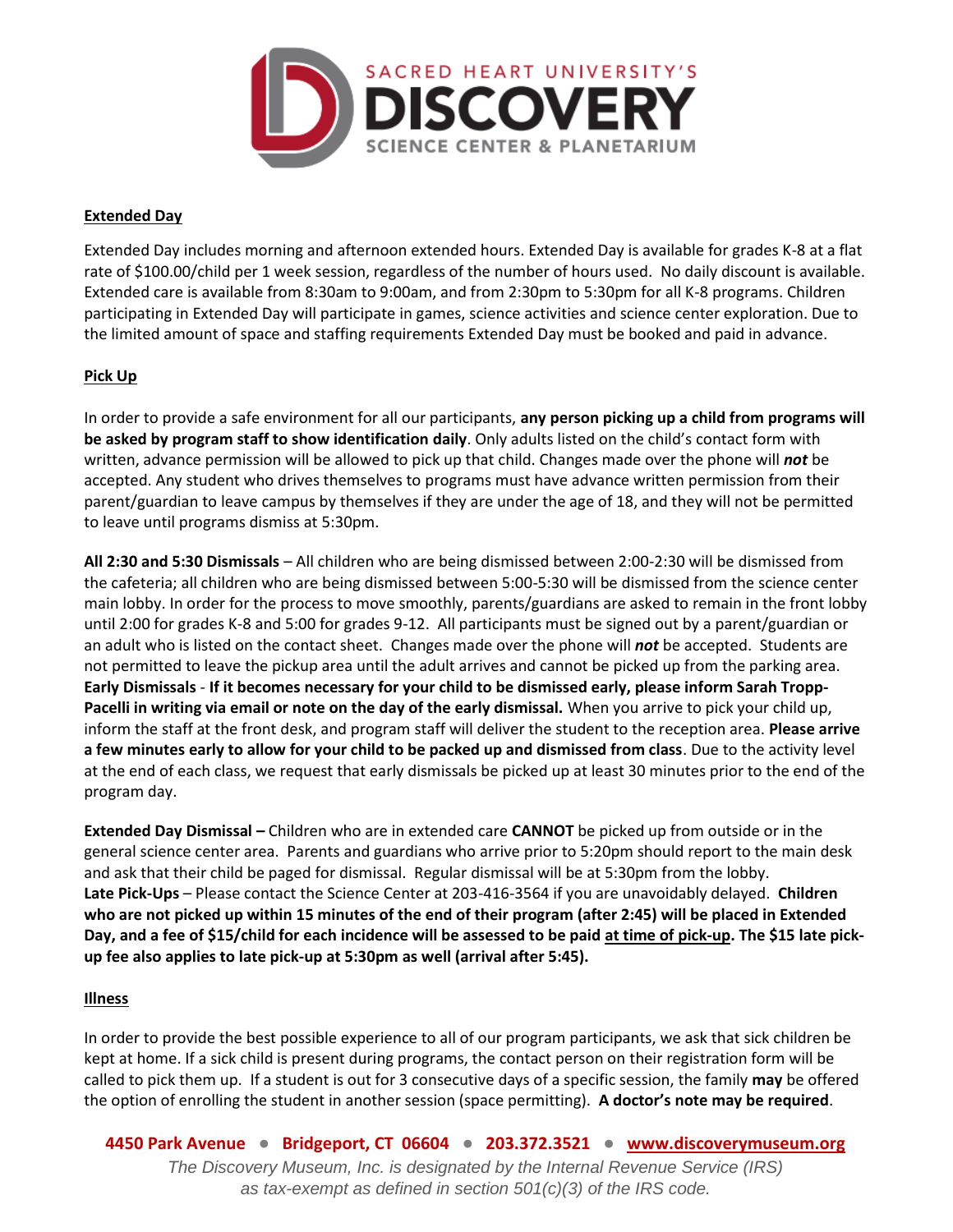

**COVID-19 Policies – Any questions, concerns, or exposures can be sent t[o education@shudiscovery.org](mailto:education@shudiscovery.org) or call 203-416-3531. COVID-19 policies are subject to change based on CDC and state guidelines. Any changes will be communicated in writing when they are implemented.**

The Discovery Science Center strongly encourages all eligible individuals to receive a COVID-19 vaccine. **All staff, volunteers, and students are required to wear face masks at all times throughout the day** (except when they are actively eating).

Physical distancing of 3 feet will be required in all indoor spaces, except when eating in the food court, when distance of 6 feet will be required. Outdoor activities will be planned when possible, and eating outdoors will take place whenever the weather permits.

Health screenings will be required of students and staff each morning, including self-reported wellness checks and temperature screenings. Self-reported wellness checks will include asking whether the child has been exposed to COVID-19, is waiting on results for a COVID-19 test, or has tested positive for COVID-19. If any of these situations are true, the child will not be permitted to attend programs until the required time from CDC and state guidelines has passed, or a negative test result can be attained.

Anyone with a temperature above 100 degrees Fahrenheit will not be permitted to attend programs until they have remained fever-free for at least 24 hours without the assistance of fever-reducing medication. If any participant or staff member develops a fever or other symptoms during their time at the science center, they will be put into isolation and their contact person will be called to pick them up.

Students and staff will be asked to stay home on any day if they:

- Have any COVID-19 symptoms
- Have been diagnosed with COVID-19
- Are waiting for COVID-19 test results
- Have been exposed to anyone with symptoms OR a confirmed or suspected case if unvaccinated

Frequent hand-washing breaks will be available and strongly encouraged, and spare face masks will be available to all students and staff who need to replace their mask for any reason. Alcohol-based hand sanitizer meeting CDC and state guidelines for use will be made available under supervision if hand-washing with soap and water is ever not possible.

All Science Center surfaces will be cleaned daily, with frequently-touched surfaces cleaned additionally throughout the day. Water fountains will not be available for student or staff use, but a bottle-filling station is available for reusable water bottles brought from home. Students will be provided with individual sets of supplies whenever possible, and dedicated supplies will be kept for each student from day to day to reduce shared touchpoints.

Attendance will be taken daily which will serve as the primary means of contact tracing for any potential exposures. If you know your child or anyone in your household has been exposed, you must notify the Science